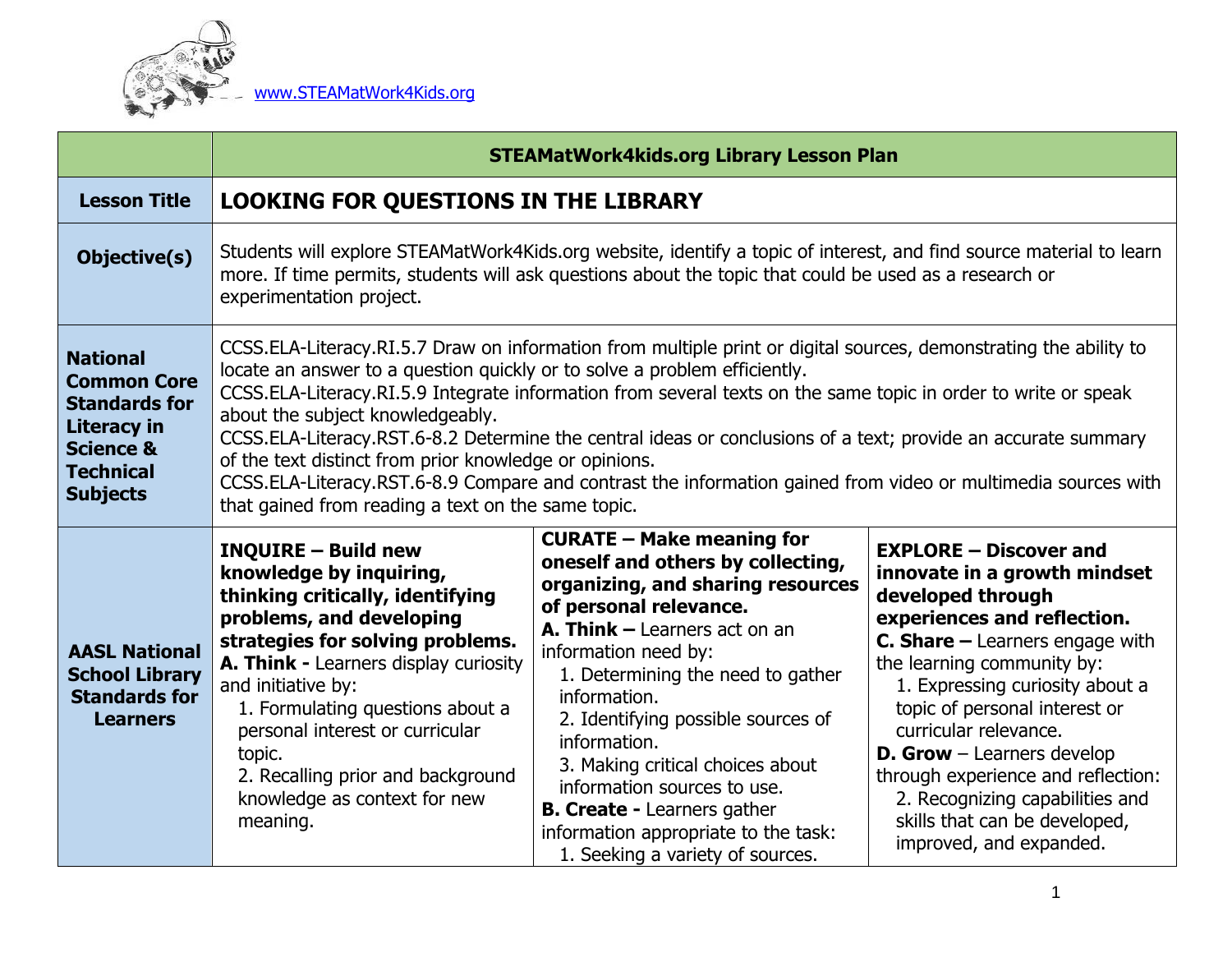

|                  | <b>STEAMatWork4kids.org Library Lesson Plan</b>                                                                                                                                                                                                                                                                                                                                                                                                                                                                                                                                                                                                                                                                                                                                                                                                                                                                                                                                                                                                                                                                                                                                                                                                                                                                                                                                                                                                                                                                                                                                                                                                                                                                                                                                                                                                                                                                                                                                                                                                                                                                                                             |  |  |
|------------------|-------------------------------------------------------------------------------------------------------------------------------------------------------------------------------------------------------------------------------------------------------------------------------------------------------------------------------------------------------------------------------------------------------------------------------------------------------------------------------------------------------------------------------------------------------------------------------------------------------------------------------------------------------------------------------------------------------------------------------------------------------------------------------------------------------------------------------------------------------------------------------------------------------------------------------------------------------------------------------------------------------------------------------------------------------------------------------------------------------------------------------------------------------------------------------------------------------------------------------------------------------------------------------------------------------------------------------------------------------------------------------------------------------------------------------------------------------------------------------------------------------------------------------------------------------------------------------------------------------------------------------------------------------------------------------------------------------------------------------------------------------------------------------------------------------------------------------------------------------------------------------------------------------------------------------------------------------------------------------------------------------------------------------------------------------------------------------------------------------------------------------------------------------------|--|--|
| <b>Materials</b> | Laptop or tablet cart (1 laptop per pair/student) & LCD projector and/or Promethean Board<br><b>Questions Worksheet</b>                                                                                                                                                                                                                                                                                                                                                                                                                                                                                                                                                                                                                                                                                                                                                                                                                                                                                                                                                                                                                                                                                                                                                                                                                                                                                                                                                                                                                                                                                                                                                                                                                                                                                                                                                                                                                                                                                                                                                                                                                                     |  |  |
| <b>Procedure</b> | Each Roman Numeral indicates a 20 - 30-minute lesson. Lessons after Part I, lessons are optional.<br>I. Introduce website www.STEAMatWork4Kids.org by exploring a relevant interview with a STEM professional.<br>1. See if students can guess what this person does by looking at the photos.<br>2. Read the interview article. Visit the recommended websites.<br>3. Show students a reference source you found in your library that sheds light on some aspect of the<br>professional's work. For example, if you read the interview with Dr. Melissa Begay - Sleep Doctor, you<br>could find an encyclopedia article about sleep cycles or dreams.<br>4. Show students how you found a nonfiction book or article in your library about the topic. Continuing with<br>the sleep theme, you might show them Time to Sleep by Steve Jenkins or The Brain: All about Our Nervous<br>System and More! By Seymour Simon. If you don't have any books in your library about sleep, show them<br>how interlibrary loan works.<br>5. Show students a website related to your topic, for example "sleep."<br>6. Students explore the STEAMatWork4kids website by looking at the "Topics" page.<br>II. Get curious about a topic<br>1. Chose a topic to explore either individually, in small groups, or as a class,. Students fill in the TOPIC section<br>of their worksheet.<br>2. Students brainstorm a minimum of 12 questions using question starts on the worksheet, if needed.<br>Questions can be about the topic, about the scientist, whatever-- often the first 8-10 are surface or<br>otherwise weak questions, which is why 12 is a good number. They circle their best/favorite three<br>questions. (10 minutes)<br>3. Share questions with a partner, and any questions the partners have that they didn't, but like, they write<br>those down on their own lists. Seeing how another student thinks about a complex topic adds to everyone's<br>understanding (5-10 min)<br>4. Generate a few more questions (in pairs or separately) (2-5 min)<br>5. Star the best questions to begin research, add only those best questions to KW chart, etc. |  |  |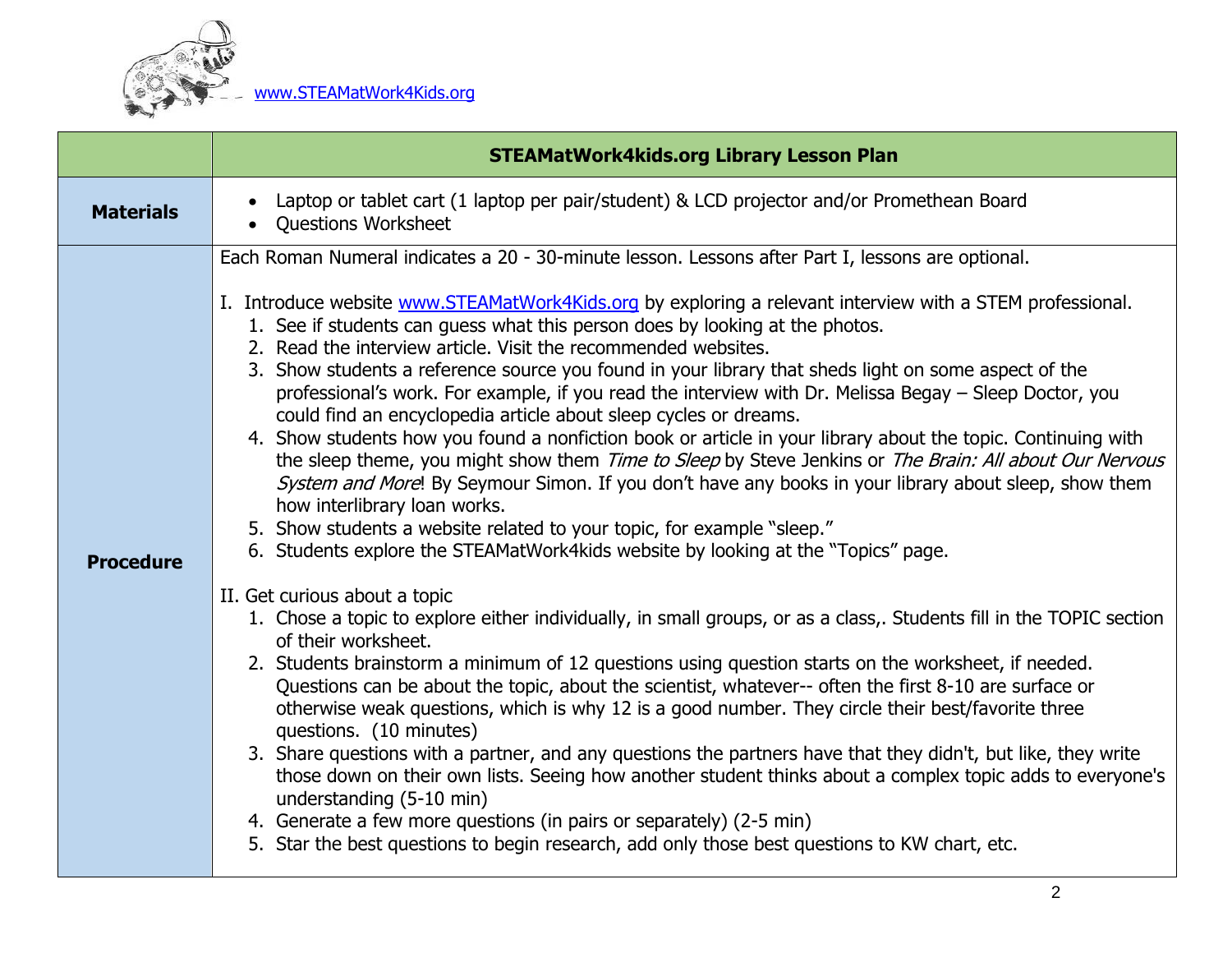

.

| <b>STEAMatWork4kids.org Library Lesson Plan</b>                                                                                                                                                                                                                                                                                                                                                                                                                                                                                |
|--------------------------------------------------------------------------------------------------------------------------------------------------------------------------------------------------------------------------------------------------------------------------------------------------------------------------------------------------------------------------------------------------------------------------------------------------------------------------------------------------------------------------------|
| Part III. Find resources to answer your question<br>1. Students find three sources in the library or online to help them answer their best question. They may look<br>for a reference source, a nonfiction book, a fiction book, an article, or a video. Ask them to find a reference<br>source with information about their topic, a nonfiction book or article, and/or a website with information about<br>the topic.<br>2. Fill in the SOURCES section of the worksheet. You may ask them to cite the source(s) they found. |

Questions in the Library Worksheet below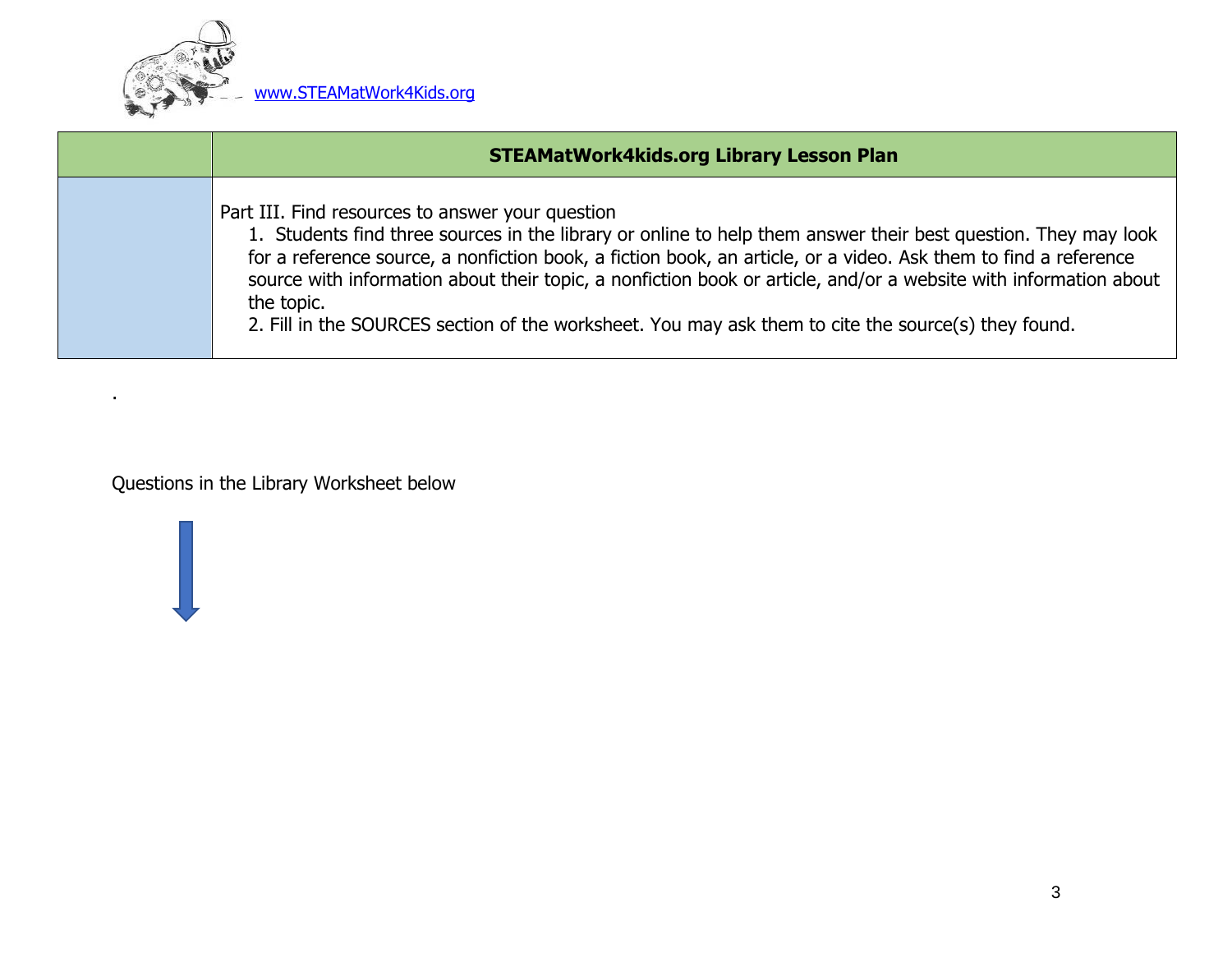

## **QUESTIONS IN THE LIBRARY WORKSHEET**

|                  | Name of the STEM professional:                                                                                                                                                                                                           |                                                                                                                                                                                                                                                                    |
|------------------|------------------------------------------------------------------------------------------------------------------------------------------------------------------------------------------------------------------------------------------|--------------------------------------------------------------------------------------------------------------------------------------------------------------------------------------------------------------------------------------------------------------------|
| <b>TOPIC</b>     | Title of the Interview:                                                                                                                                                                                                                  |                                                                                                                                                                                                                                                                    |
| <b>QUESTIONS</b> | Possible question starters:<br>• What is the relationship between ?<br>• Could it be?<br>$\bullet$ What is the effect of $\dots$<br>• What would happen if?<br>$\bullet$ Does $\_\_\_$ cause $\_\$ ?<br>1.<br>2.<br>3.<br>4.<br>5.<br>6. | What if we already knew<br>$\bullet$<br>What would change if<br>$\bullet$<br>What is the purpose of<br>$\bullet$<br>How would it be different if<br>$\bullet$<br>How does <u>_____</u> connect to ____?<br>$\bullet$<br>How does this fit with _____?<br>$\bullet$ |